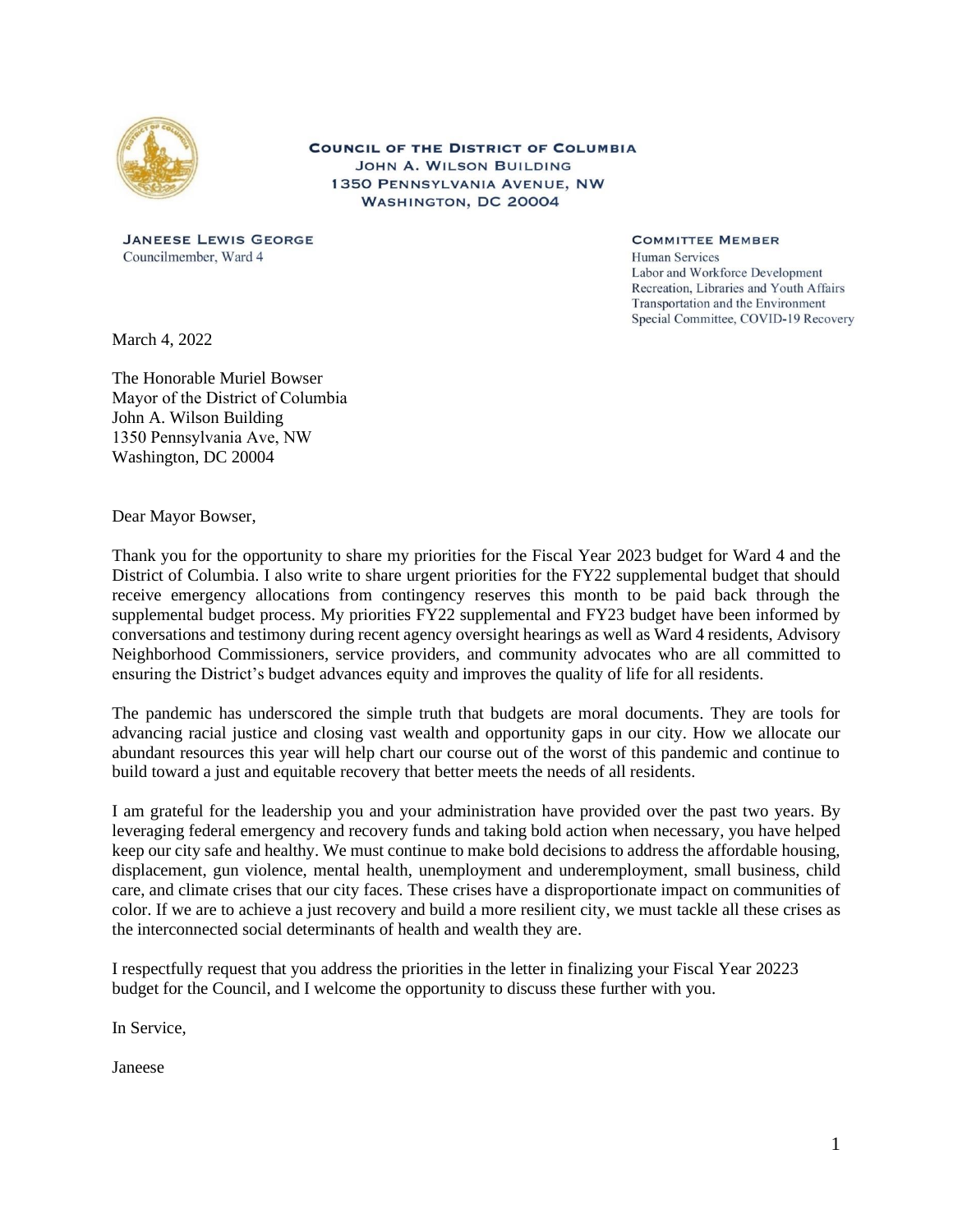# **URGENT FY22 SUPPLEMENTAL FUNDING NEEDS**

**1. \$100 million for emergency rental assistance.** Thank you for your leadership administering STAY DC and ensuring all federal emergency rental assistance funds were utilized to stabilize housing for the thousands of our residents. Exhausting initial funds qualified DC to request additional assistance and I am grateful you applied to the U.S. Treasury in November for an additional \$238 million to support tenants and landlords alike. The District, however, was approved for only \$17 million, less than 8% the District's request. It is now up to us to fill the gap and ensure there is ample funding in our Emergency Rental Assistance Program (ERAP) to stave off evictions through the remainder of the fiscal year.

*Funding for ERAP is urgent.* It requires your immediate action even before the supplemental budget is proposed or approved. I strongly urge you to replenish funding for ERAP through our contingency reserves. Utilizing reserve funding that can be replenished by the supplemental budget is the most surefire way to keep our residents housed and prevent displacement of Black and Brown residents who have already borne the brunt of the pandemic. [Census surveys](https://www.census.gov/programs-surveys/household-pulse-survey/data.html) continue to demonstrate that more than 54,000 District residents have no confidence in their ability to afford rent; 50,000 of these residents are Black, Hispanic, or mixed race. We cannot achieve an equitable recovery if we do not address these stark disparities by providing robust rent relief.

- **2. \$100 million to support excluded workers.** Workers in the informal or cash economies, a large majority of whom are undocumented residents, continue to need urgent and significant local financial assistance on account of their exclusion from federal aid programs. Many excluded workers continue to struggle to afford rent, phone bills, utilities, food, medicine, diapers, and transportation. Our more than 15,000 residents who are excluded workers need urgent action to augment what was previously funded in the FY22 budget. Immediate assistance for excluded workers should be a priority funded now by reserves and to be replenished by the supplemental budget.
- **3. Youth programming and services to prevent violence.** The TRIGGER Project frames gun violence as: "when the world makes you feel invisible, a gun makes you feel invincible." There are so many [factors](https://img1.wsimg.com/blobby/go/0284cf39-5f2a-4210-b733-b42dc4a6189c/downloads/T.R.I.G.G.E.R._%20Risk%20Factors%20Linked.pdf?ver=1621298162807) that lead to our youth and young men becoming involved in gun violence, but when we fail to provide opportunity and positive alternatives, we exacerbate risk factors in the lives of our young people. The District's summer programming saved my life and the lives of so many of my peers – I felt invested in, seen, and encouraged. As we head into the summer, we must redouble our investments in summer programming, free out-of-school-time opportunities that expand horizons, substantive summer job training opportunities, continuity in mental and behavioral health counseling, restorative justice and diversion initiatives, and overall programming budgets for community organizations working to disrupt and deescalate cycles of violence. I urge you to include funding in the supplemental budget to expand staffing capacity at all existing District-funded organizations that serve our youth, extend DPR facility hours, increase the length and pay of SYEP, and meet the funding needs of community groups that deliver summer and year-long opportunities and recreational programming to our youth.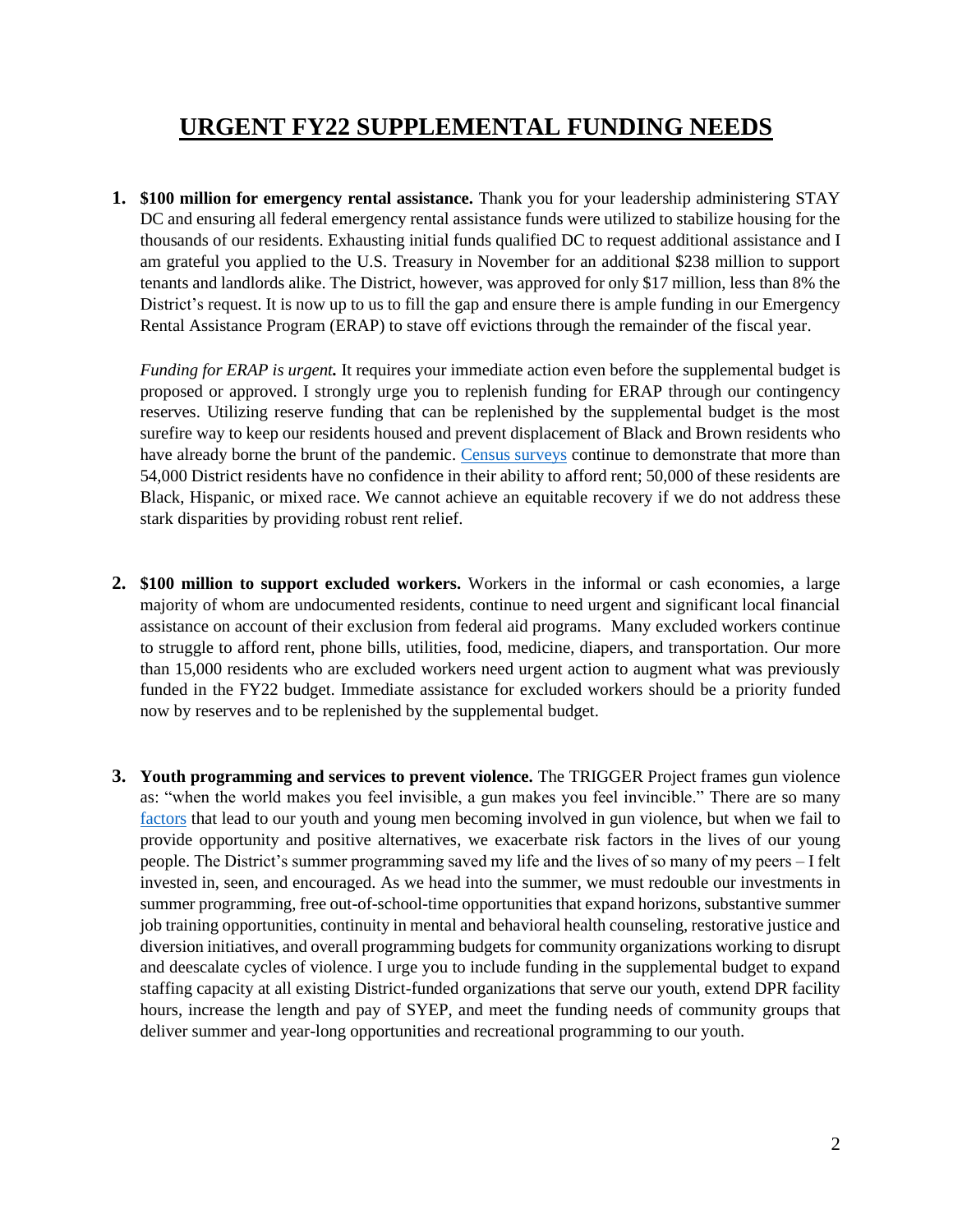# **FISCAL YEAR 2023 OPERATING BUDGET PRIORITIES**

#### **Investing in our Youth:**

- **1. Fully fund the DCPS Technology Equity Act of 2021.** This bill, which I introduced with eight of my colleagues, requires DCPS to develop a multi-year technology plan to ensure all students have the devices and resources they need for digital literacy. DCPS' Empowered Learners' Initiative (ELI) helped us get through the first two years of the pandemic. But now it's clear that we need a more sustainable, robust plan that includes device refreshes and training for staff to make sure we maintain equitable access to technology in our schools.
- **2. Fully implement funding for pay equity in early childhood education by including a Budget Support Act subtitle in your Fiscal Year 2023 Budget package that enacts the Early Childhood Education Equitable Compensation Task Force recommendations.** Last year the Council raised revenue to fund the intention of the "Birth-to-Three For All DC Act of 2018" (L22-0179) to raise pay for infant and toddler early educators. Investing in the early education workforce is foundational to our child care infrastructure; increasing pay improves educator retention, encourages continuing education and professional development, and improves the overall quality of our care settings to ensure all children have strong educational foundations from birth. Further, we cannot match the need for additional child care seats in the District if we do not have the workforce to expand our early childhood education offerings. It is exciting to see the Council and the Executive acknowledging these longstanding systemic challenges and working collaboratively to solve them. I have been particularly grateful for the Office of the State Superintendent of Education's (OSSE) partnership and leadership within the Early Childhood Education Equitable Compensation Task Force over the past 3 months. With funding now secured to begin to raise wages, I urge OSSE to propose Budget Support Act subtitle language that amends the Birth-to-Three law to make real the recommendations of the Task Force so all \$53.9 (FY22) and \$72.9 (FY23) million in pay equity funds can get into the bank accounts of our educators without delay.
- **3. Continue to ensure child care has stable funding throughout Fiscal Year 2023.** Our early childhood education programs remain on shaky financial footing with low enrollment, teacher shortages, COVID disruptions, and ongoing costly needs for additional PPE and cleaning supplies. For our economy to fully reopen and recover, working parents need early care and education options – they need our child care facilities to remain in business. Continue to ensure subsidy rates increase to meet the cost-of-care and funds are paid based on full enrollment versus attendance. And please ensure all small business pandemic stabilization grant funding is inclusive of the child care sector.
- **4. \$10 million to increase mental and behavioral health counseling at all DC public schools.** DC has made great strides in recent years to augment our school-based counseling programs, and still we are falling short of meeting the full needs of all students: one mental health professional per school is insufficient as our students grapple with three years of pandemic disruption and stress, learning loss, and increased community violence. I urge you to increase funding for DBH to hire additional clinicians – Licensed Independent Social Workers (LISW) – so all schools can achieve reasonable counselor-tostudent ratios and to conduct a thorough analysis of the full cost of expanding high-quality schoolbased mental and behavioral health services. I further encourage DCPS and DBH to work together on hiring and retention incentives such as retention and merit-based raises, student loan repayments,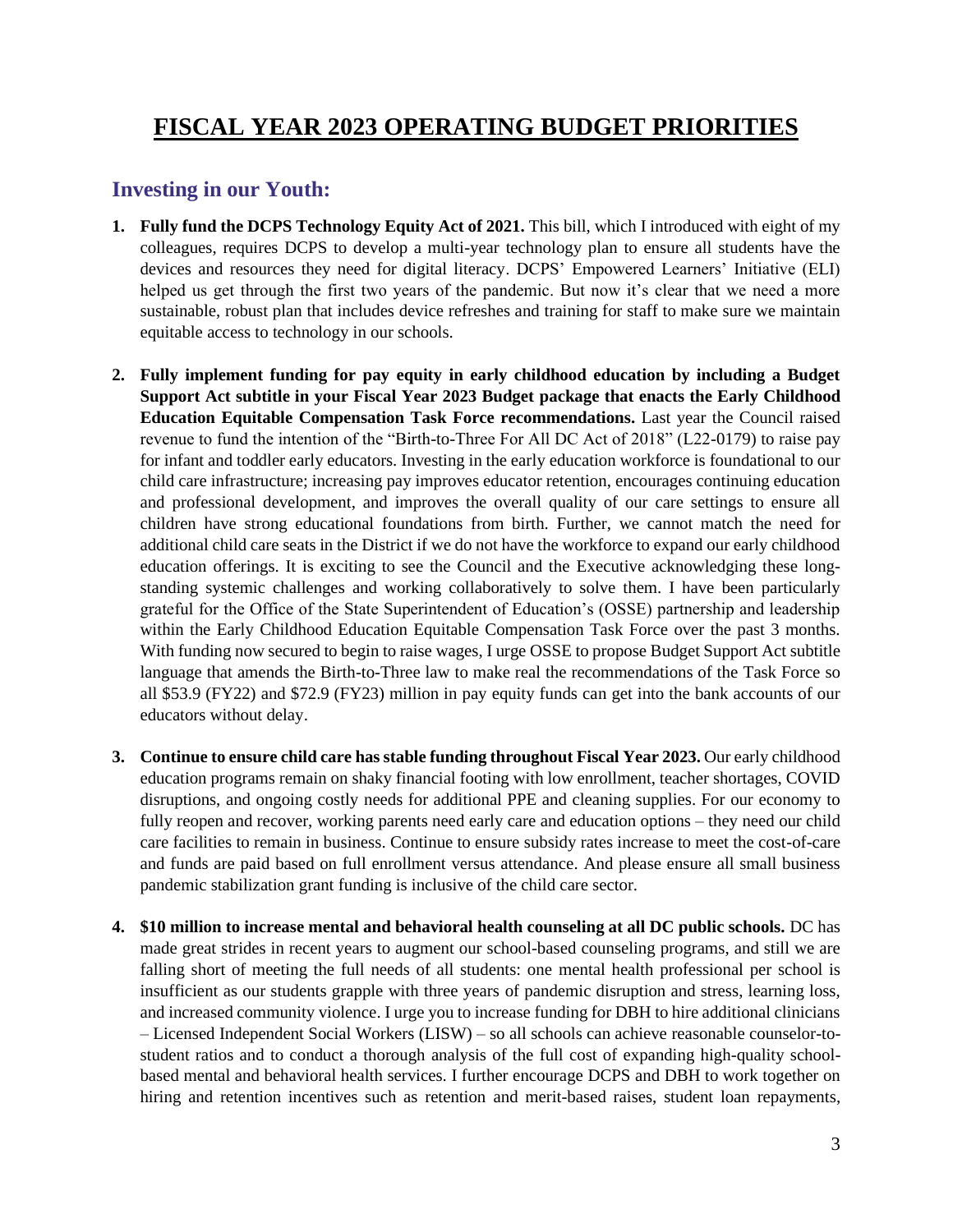moving cost coverage, internship programs with local high schools and universities to promote social work careers, and increases to base funding levels for CBO contracts to enable them to provide more competitive pay and benefits packages that incentivize behavioral health counselor retention.

- **5. \$8 million to DME for out-of-school-time (OST) supports**. Students need enriching and accessible opportunities outside of the school-day, whether afterschool, on the weekends or over the summer. The District should increase its local budget for OST to support families and operators who need additional funding. The DME should also engage in a public strategic planning process for how to make these programs accessible and of high quality.
- **6. Increase investments in early childhood health.** Add at least \$300,000 to Healthy Steps, \$700,000 to Healthy Futures, and \$300,000 to CFSA and DC Health home visiting programs to double their impact. With additional stressors in our city right now – finances, COVID, violence, isolation – our families need additional supports to thrive and build resilience. Early interventions are proven tools for improving lifelong physical, emotional, and mental health outcomes, as well educational achievement.
- **7. Make recurring investments of at least \$1.5 Million in FoodPrints.** FoodPrints has brought nutrition-based STEM learning, whole-family healthy cooking instruction, and fresh food opportunities to three of our Ward 4 elementary schools and more than 60 other schools citywide. Innovative, interdisciplinary, interactive academic opportunities like these should be sustained and expanded in our schools. Please ensure that FoodPrints funding – and other programs that bring gardening, cooking, and healthy foods to schools – is increased and made permanent beyond federal funds.
- **8. Overhaul the OSSE school report website to provide a dashboard**. The State Board of Education recently passed a resolution (SR22-1) recommending that the Office of the State Superintendent of Education design a dynamic data dashboard for parents on its report card website. OSSE will need to devote time and resources to this work during Fiscal Year 2023 so the dashboard is ready before its next publication date in fall 2023.
- **9. Re-Direct Underspending in Current DC SchoolConnect Program to Serve Other Safe Passage Priority Areas:** The Department of For-Hire Vehicles (DFHV) in partnership with the Office of the Deputy Mayor for Education (DME) established the "DC SchoolConnect" program in schoolyear 2021- 22. The program's overall budget is \$6.1 million to provide transportation services to up to 750 students (30 students each at 25 schools) in Wards 7 and 8. Unfortunately, ridership has been low in this program, averaging close to 150 student riders per day. In Year 2, the DC SchoolConnect program should be expanded to include all Safe Passage Priority Areas including Wells MS and Coolidge HS in Ward 4. Students living near LaSalle-Backus ES have no safe option to get to their neighborhood middle school or high school, and this program could help alleviate that struggle.
- **10. Fund improvements in WMATA bus service reliability for our students by reducing driver vacancies through commercial driving workforce development.** Thousands of middle and high school students rely on metro busses to take them to and from school, and thousands of parents use the busses to take their younger kids to and from school or daycare and work. Driver shortages at WMATA have caused significant service delays, route changes, and created general unreliability this past year, disrupting our students' learning. By increasing our investments in recruiting and training DC residents at the Infrastructure Academy to obtain their Commercial Driver's License (CDL), we can build WMATA's talent pipeline and help our students get safely to school on time.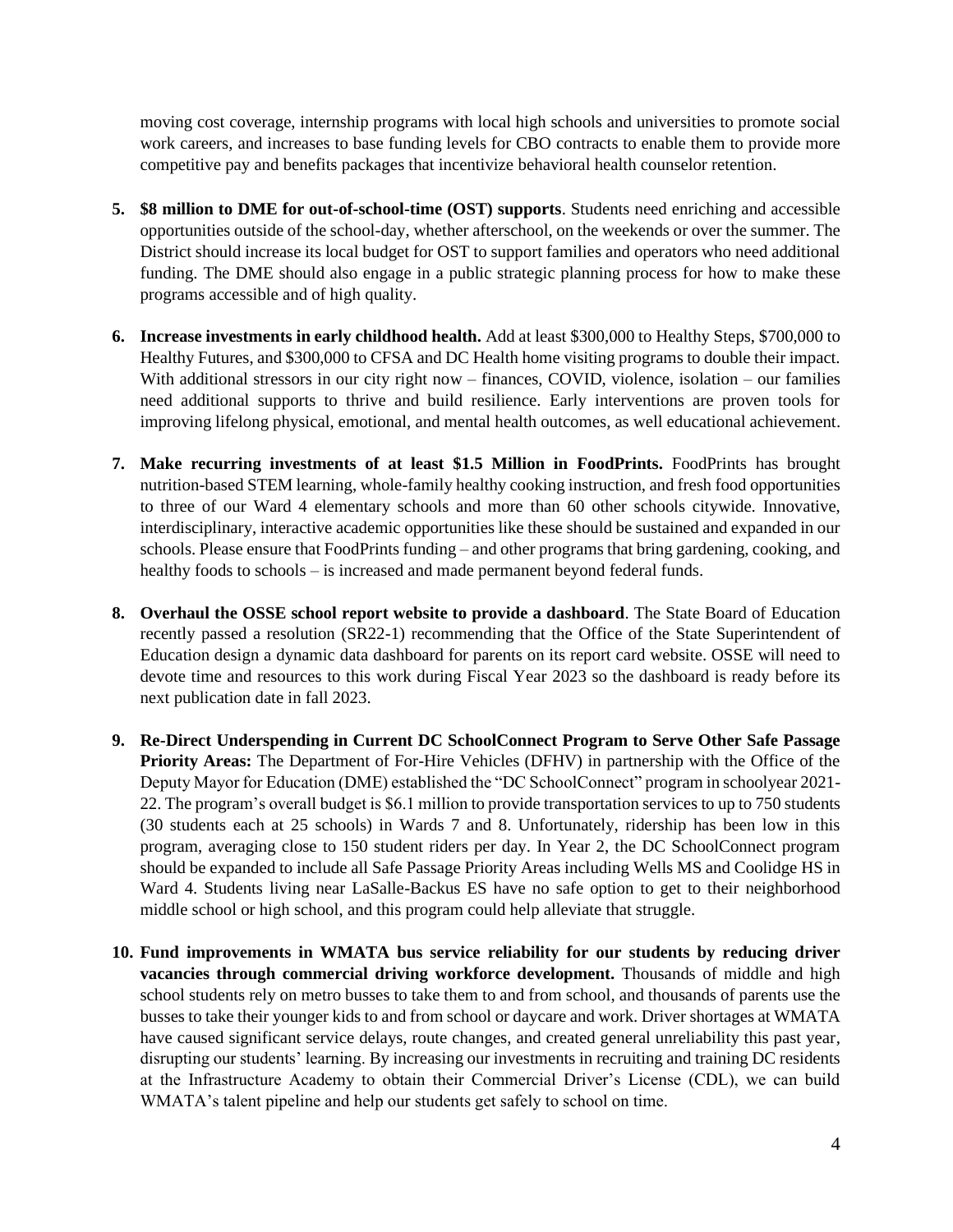#### **Investing in Public Safety, Restorative Justice, and Rehabilitation:**

- **1. Expand the Department of Behavioral Health (DBH) Community Response Team (CRT) to create 5-person teams per Ward, at a minimum**. Establishing the CRT program was a smart way to expand the city's capacity to respond to common public safety concerns rooted in behavioral health crises; the CRT program is an essential complement to the role of MPD and helps free up law enforcement to focus on responding to violent crime. However, I am concerned we are understaffing this initiative as too many Ward 4 residents have reported police-only responses to calls specifically to the CRT line or to 911 requesting behavioral health response solutions. To ensure we are better able to deploy the right responders, CRT behavioral health specialist teams should be established in each Ward to build relationships and visible presences in our communities. This would also allow CRT teams to conduct more proactive and preventative outreach. Additionally, physically locating these teams in each Ward would improve their response time to urgent crises compared to relying on two host locations to serve the whole city. I urge you to increase CRT staffing from 26 to at least 40 full-time employees, 5 per Ward, and to ensure behavioral health specialists in this program are able to work successfully with both our youth and adult populations.
- **2. Ensure all ONSE, Office of Attorney General, and Department of Parks and Recreation violence interruption programs receive 15% budget increases.** Violence intervention work requires longterm relationship building, making it essential to retain talented, trusted violence interrupters. Community organizations need their contracts to increase to pay employees competitive wages, to adjust for overhead costs, and to ensure their budget for violence intervention programming can stretch farther for additional community connections, events, and services. Contracts also need to be structured as multi-year to ensure stability for employees and the community. Several District neighborhoods have experienced a surge in gun violence over the past three years but currently lack violence interruption coverage. Ward 4, in particular, requires significant staffing increases to our current violence ONSEcontracted, DPR Roving Leader, and Building Blocks-led violence intervention programs.
- **3. Expand the capacity of Family and Survivor Support programs in the Office of Neighborhood Safety and Engagement (ONSE) to 10 full-time employees.** With more and more loss in our communities, we need more grief, trauma, and counseling supports. This is the most frequent request I have received this past year from Ward 4 residents who I've visited after they lost a loved one to gun violence. Neighbors experiencing secondary trauma from gun violence also make frequent requests for counseling services and community or neighborhood trauma healing resources which should be initiated through ONSE or expanded through community-based organizations funded by the Office of Victim Service and Justice Grants (OVSJG) this year.
- **4. All OVSJG grantees meeting grant objectives should receive at least 15% funding increases.**  Funding increases are particularly urgent for our service providers working to end sexual and domestic violence who have seen flat funding at a time when intimate partner violence increased. Flat funding, in practice, is decreased funding. Funding increases must be standard government operating procedure, for OVSJG grantees in particular.
- **5. Increase the capacity and frequency of MPD crisis response cross-training with DBH.** All MPD personnel in roles that interact with the public should participate in multiple professional development programs each year that focus on mental and behavioral health, substance abuse disorders, adolescent cognitive and social-emotional development, and conflict de-escalation. There is currently only one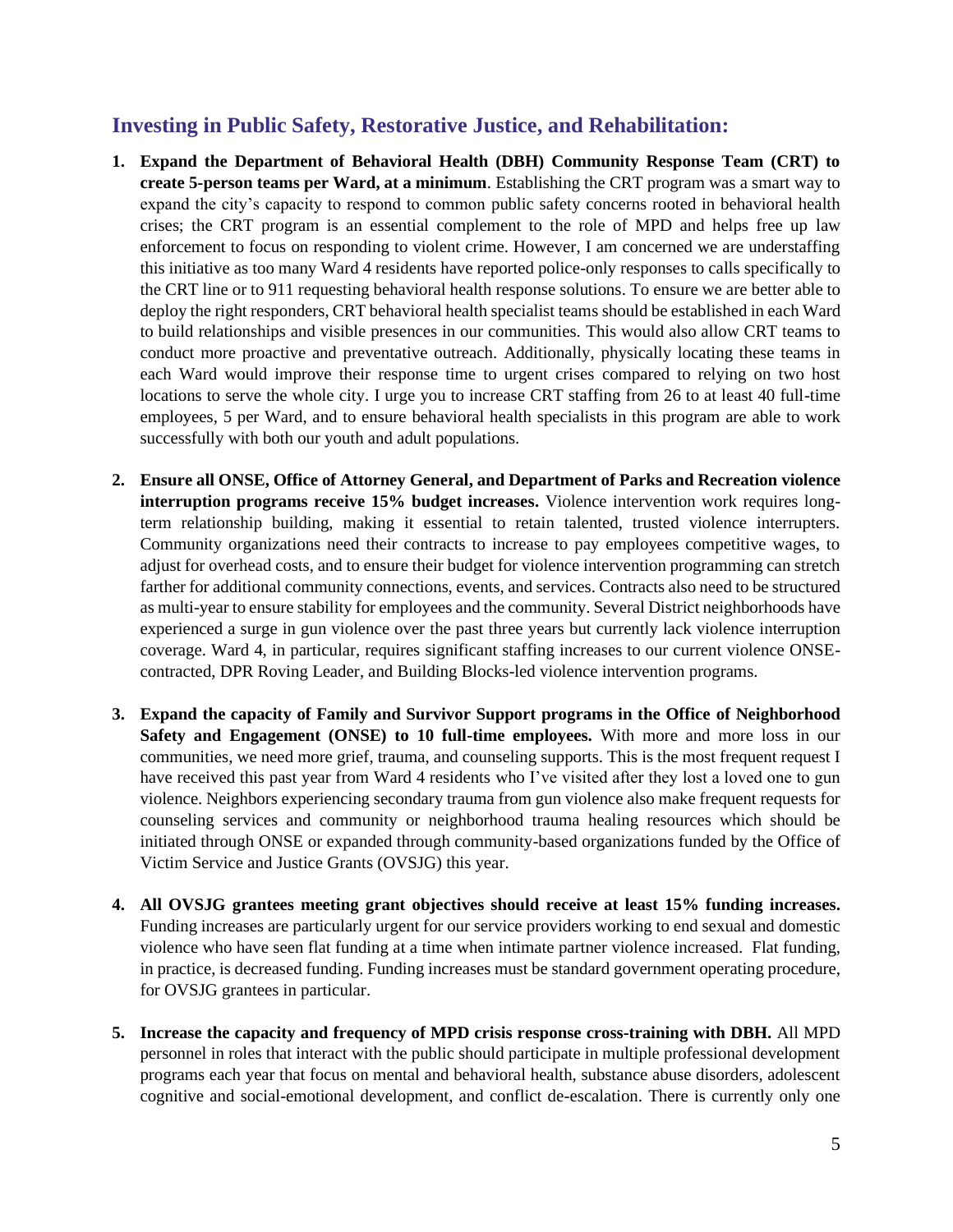MPD-DBH liaison for the entire force, yet every Police district would benefit from building skills in the behavioral health aspects of community policing and violence prevention. Allocate funding to bring new behavioral health specialists to all police districts and to run multiple required professional development courses for all employees of Police Department.

- **6. Double the number of Tenant-Based LRSP Vouchers for returning citizens, gun violence victims and their families, and domestic violence survivors.** The Local Rent Supplement Program provides necessary stability for some of our most vulnerable residents – stable, affordable housing for justiceinvolved residents and victims of violence is essential for preventing recidivism, supporting rehabilitation, and disrupting cycles of violence that too easily persist when our families remain in harm's way. For gun and domestic violence victims, access to safe housing is essential to restoring a sense of stability and safety after experiencing trauma.
- **7. Update the camera rebate program to provide financial assistance for data storage.** Seniors and small businesses who have obtained security cameras through the city's rebate program should similarly have the costs of camera data and footage storage covered by the city. Cameras can only meaningfully deter and assist in investigating crime when they are funded to both capture and preserve footage. Ward 4 seniors and businesses have noted a financial barrier to these storage costs.
- **8. Establish a Crime Data Lab at UDC.** The University of Chicago has pioneered an innovative policy and practice data lab to study crime and gun violence and deliver evidence-based public policy solutions to address the upstream, root causes of violence, while also guiding tools law enforcement can leverage immediately to stem the tide of neighborhood crime. A similar lab at UDC could help us more effectively keep our communities safe, while also providing workforce and career training options in data analysis, forensic sciences, law enforcement, violence intervention, and government administration. The District should fund a study in FY23 to analyze what it would take to stand up a crime data lab at the intersection of academic research, concrete violence prevention solutions, and workforce development.
- **9. \$5 million to meet the full costs of the Immigrant Justice Legal Services program.** Our immigrant neighbors are still grappling with the effects of four years of xenophobic, anti-immigrant policies, many of which have not been fully rolled back yet. The need for legal services remains high to provide detention representation, support residents seeking asylum, put our residents on a path to citizenship, and navigate city services and bureaucracy with limited English proficiency and limited documentation. It's time to fund this critical grant program at the full cost identified by our service providers and ensure all our residents are protected and safe regardless of immigration status.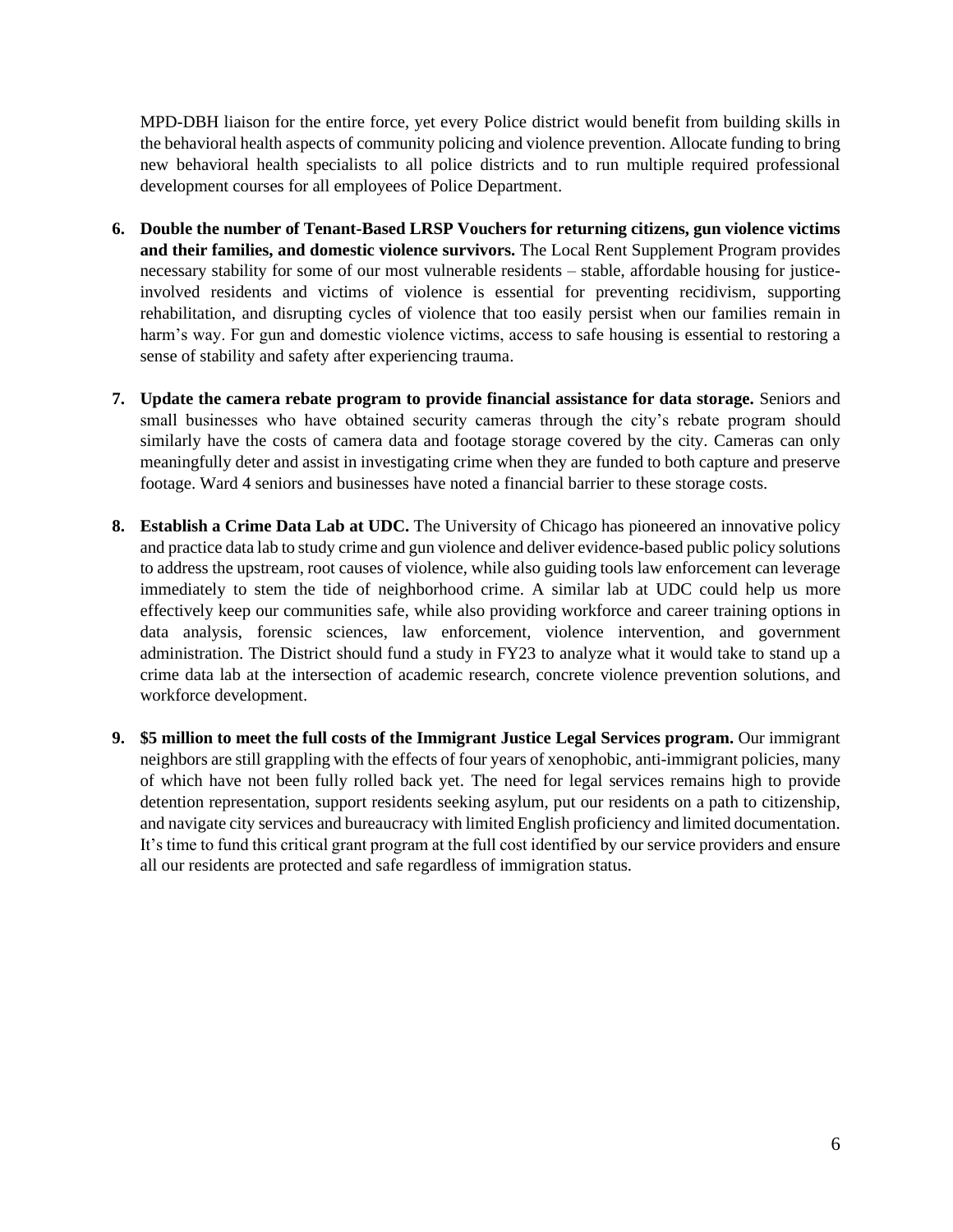### **Investing in Housing, Health, and Core Community Needs:**

- **1. \$100 Million for Emergency Rental Assistance (ERAP)**. Housing costs are likely to continue to be a burden for residents who lost jobs and footing during the pandemic; many have still not returned to work or to full-time work schedules. And we know from the last recession that our low-income Black and Brown residents took far longer to recover than others. We must break the cycle of underbudgeting for ERAP and running out of aid midway through the year. I urge you to allocate \$100 million for ERAP, with \$50 million budgeted as recurring funds. I also urge you to use the budget process to update ERAP to replicate the STAY DC structure of permitting 3 months of advanced rental assistance.
- **2. \$100 Million for excluded workers through the DC Cares program.** Excluded workers will also require ongoing assistance to regain footing after devastating economic disruptions and being cut out of traditional and federal pandemic safety net programs.
- **3. \$15 Million for 500 additional Permanent Support Housing vouchers for individuals experiencing chronic homelessness.** Ending homelessness and reducing the necessity of our residents to find shelter on the street remains one of the city's most pressing challenges for a just recovery. We must continue to make record investments in PSH. We must also ensure our partners in ending homeless who provide case management, street outreach, housing inspection, and placement will see their grant and contract awards increase by at least 15% to hire additional staff, enable raises, and adjust for overall increased operating expenses. Additionally, as we work toward permanent housing for all our residents, the need for low-barrier transitional housing for men experiencing homelessness has been identified by my constituents: Ward 4 welcomes the opportunity to host residents in such a housing facility structured as apartment-style units that can be eventually converted into permanent affordable housing.
- **4. Fund the removal of barriers to enrollment in DC HealthCare Alliance.** It's time for Alliance enrollment requirements to be identical to Medicaid with respect to annual enrollment. The District also needs to improve translation services associated with the Alliance program.
- **5. Add eight additional employees to the Single-Family Residential Rehabilitation Program.** This critical home repairs program helps our seniors safely age in place, but they simply cannot wait for 2 or 3 years for repairs to occur, or in some cases, begin. They also cannot wait for months and years on end between communications about their application status. An additional 8 full-time employees – one per ward – to manage and expedite applications and stay in better communication with seniors would improve program outcomes, preventing seniors from being pushed out of their homes and communities.
- **6. Establish a Walter Reed transportation service for seniors.** The seniors and veterans at Abrams Hall and Karin House located at the far southwestern end of the Walter Reed campus require a dedicated shuttle service to transport them from their apartments to the Georgia Avenue bus stop, nearby stores, and other community hubs. The walk to Georgia Avenue is prohibitive for many of our seniors with limited mobility, and the senior connection shuttle service is not as reliable or convenient as a dedicated shuttle with a set schedule would be. Please launch this shuttle in FY22 if possible.
- **7. Create a new Senior Village in Petworth.** Ward 4 needs an additional senior village to bring muchneeded programming and services to our neighbors who are aging in place. A new village to serve the Petworth, Sixteenth Street Heights, and Crestwood neighborhoods should be established in your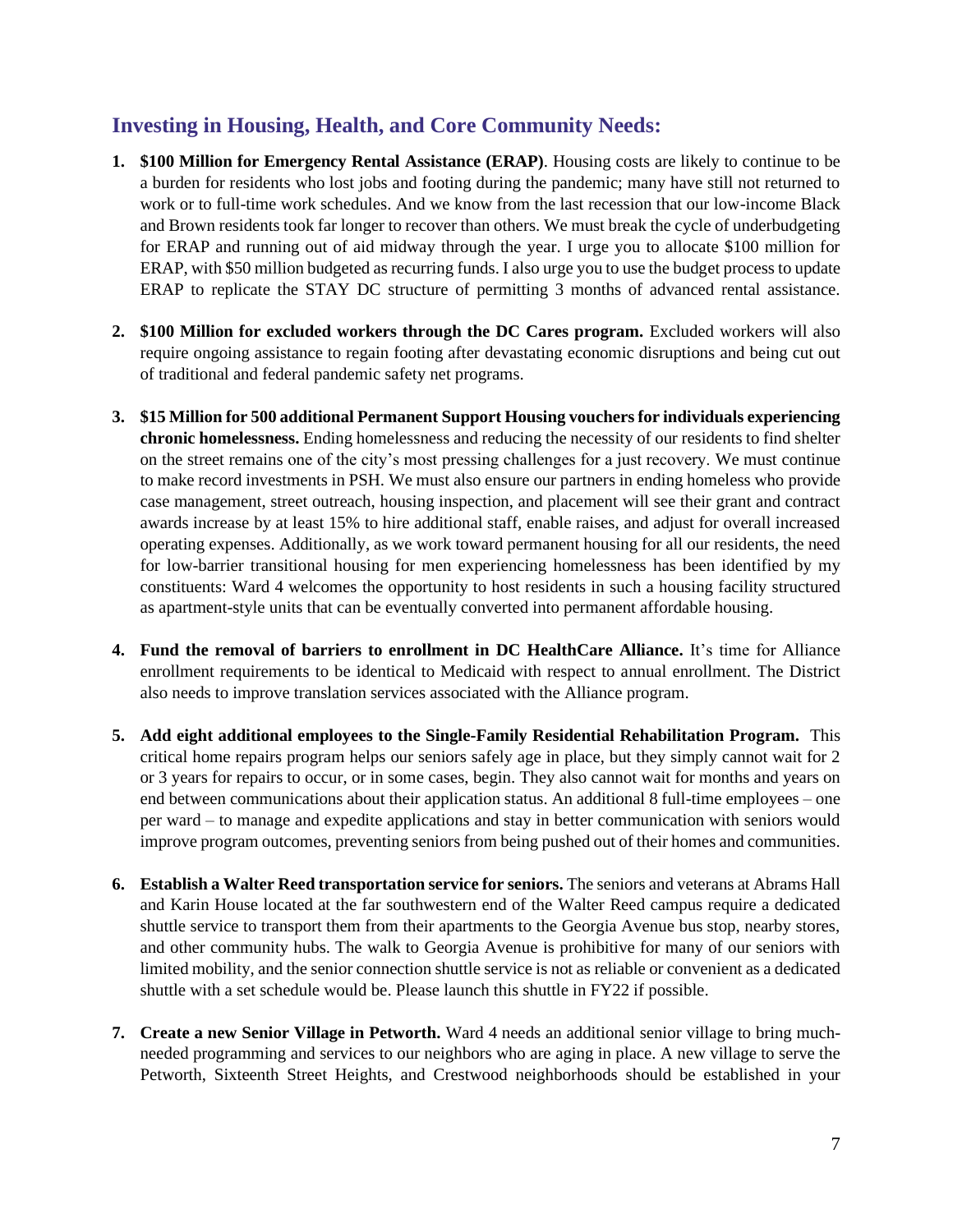budget. The growing senior population in these communities will benefit from the events, volunteer support, service coordination, and community-building that senior villages provide.

- **8. Open new a one-stop city services center in Ward 4**. One of the most common requests I receive from Ward 4 residents is for in-person city services to be located more conveniently for them within Ward 4. Specifically, I receive frequent asks for services related to IDs and vital records, residential and visitor parking pass applications, public benefit enrollment services, affordable housing program navigation support, job training, job application, and other worker assistance programs (an expanded version of an American Jobs Center). I hope we can work together to stand up a new one-stop-shop for city services centrally located within Ward 4 such as at the Old Engine 22 Firehouse.
- **9. Implement the expansion of Paid Family Leave Benefits and ensure District Government workers concurrently see their benefits increase to 12 weeks of paid family, parental, and medical leave.**  Paid family leave is an essential worker right. This issue has been close to my heart since needing to take unpaid leave to care for my father before he passed away. It is heartening to know that DC's new paid leave insurance program will be able to expand paid leave benefits to 12 weeks for family, parental, *and* medical leave starting later this year – and that this can be done while simultaneously reducing business contribution rates. Our businesses are getting better benefits at a better deal to make them more competitive in the talent market**.** Ward 4 families are counting on your leadership to implement CFO-certified paid leave expansions this year*.* Similarly, District government workers are counting on you to expand their paid leave benefits to include 12 weeks of fully paid parental, family, and medical leave, as well as funding two weeks of fully paid bereavement leave for all immediate familial relations. Establishing the District government as a leader on leave is essential for our employees' wellbeing and morale, as well as an important tool to help solve our District government staffing shortages.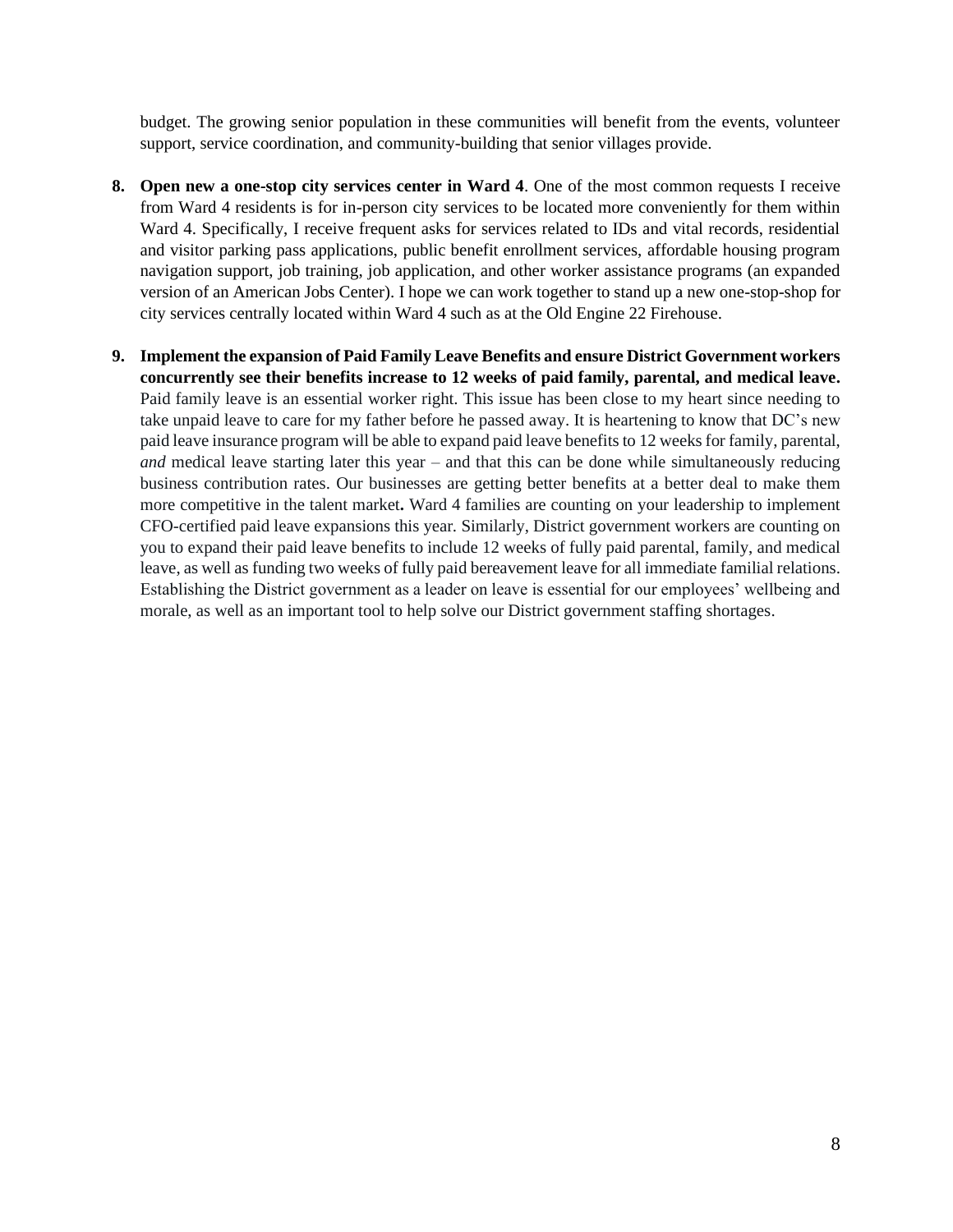#### **Investing in Infrastructure, Safety, and Environmental Justice:**

- **1. Hire more agency liaisons to exclusively serve Ward 4.** The Ward 4 community engagement specialists at the District Department of Transportation (DDOT) and the Department of Consumer and Regulatory Affairs (DCRA) go above and beyond for Ward 4 residents every day, but the need for DDOT and DCRA services in our communities far exceeds what one dedicated employee per Ward can reasonably deliver. These two agencies each need at least two full-time liaisons exclusively detailed to Ward 4, including two liaisons at each of the forthcoming Department of Buildings and Department of Licensing and Consumer Protection. Similarly, the Department of Public Works and Department of Parks and Recreation also needs additional Ward 4 staffing capacity. I also urge you to consider establishing constituent service liaisons at the Department of Employment Services and the Department of Housing and Community Development to better expedite the resolution of cases.
- **2. Pilot full-time positions for some DDOT crossing guards.** Safety Technicians, often referred to "Crossing Guards," help protect families and children as they travel to and from school. As a part-time position, DDOT has experienced challenges filling these positions. Additionally, some schools require mid-day support because their students travel off-site for playgrounds or park space. DDOT should pilot a full-time salaried position to support schools in need of all-day support, and for others, find meaningful work for technicians to do during the school-day like monitor residential parking permit compliance or enter 311 tickets. My "Safe Routes to Schools" legislation calls for full time crossing guards at all schools, but there is no reason to delay this or any other provision of the bill when children's safety is at risk.
- **3. \$500,000 to DPW to hire more abandoned/dangerous vehicle inspectors.** Currently, only a handful of people are responsible for responding to and identifying resident complaints of abandoned or dangerous vehicles. DPW should hire and train more staff for this work to meet the need in our neighborhoods. I introduced the "Removal and Disposition of Abandoned and Other Unlawfully Parked Vehicles Reform Amendment Act of 2021" to help streamline and improve this critical service but the city also needs the staffing capacity to implement an improved inspection and assessment process.
- **4. \$1 million for DPW to lease additional impound lot space**. I was pleased to hear in their recent oversight hearing that the Department of Public Works (DPW) is close to finding additional impound lot space for them to take abandoned, dangerous and other scofflaw vehicles. We cannot allow this to continue to be a barrier to full enforcement of our traffic laws or the removal of abandoned cars from our neighborhoods.
- **5. \$500 million to DC Water to remove all Lead Service Lines by 2030**. The District still has hundreds of miles of lead service lines (LSLs) leaving our residents at continued risk of lead poisoning. DC Water published its plan last year for removing all public-side and private-side LSLs. Then the Council created the Lead Service Line Planning Task Force this past year to recommend changes or clarifications to their plan and identify legislative, regulatory, and policy changes needed to complete and fund this work. We have the roadmap. We now need the full funding to move this mission forward.
- **6. Create a comprehensive DGS work order dashboard.** The Department of General Services (DGS) should establish a public-facing, real-time dashboard for monitoring work orders and maintenance requests in our public schools and parks. DGS recently released a beta version of a dashboard for HVAC work orders in DCPS buildings. This is a good start, but it should be expanded to include all work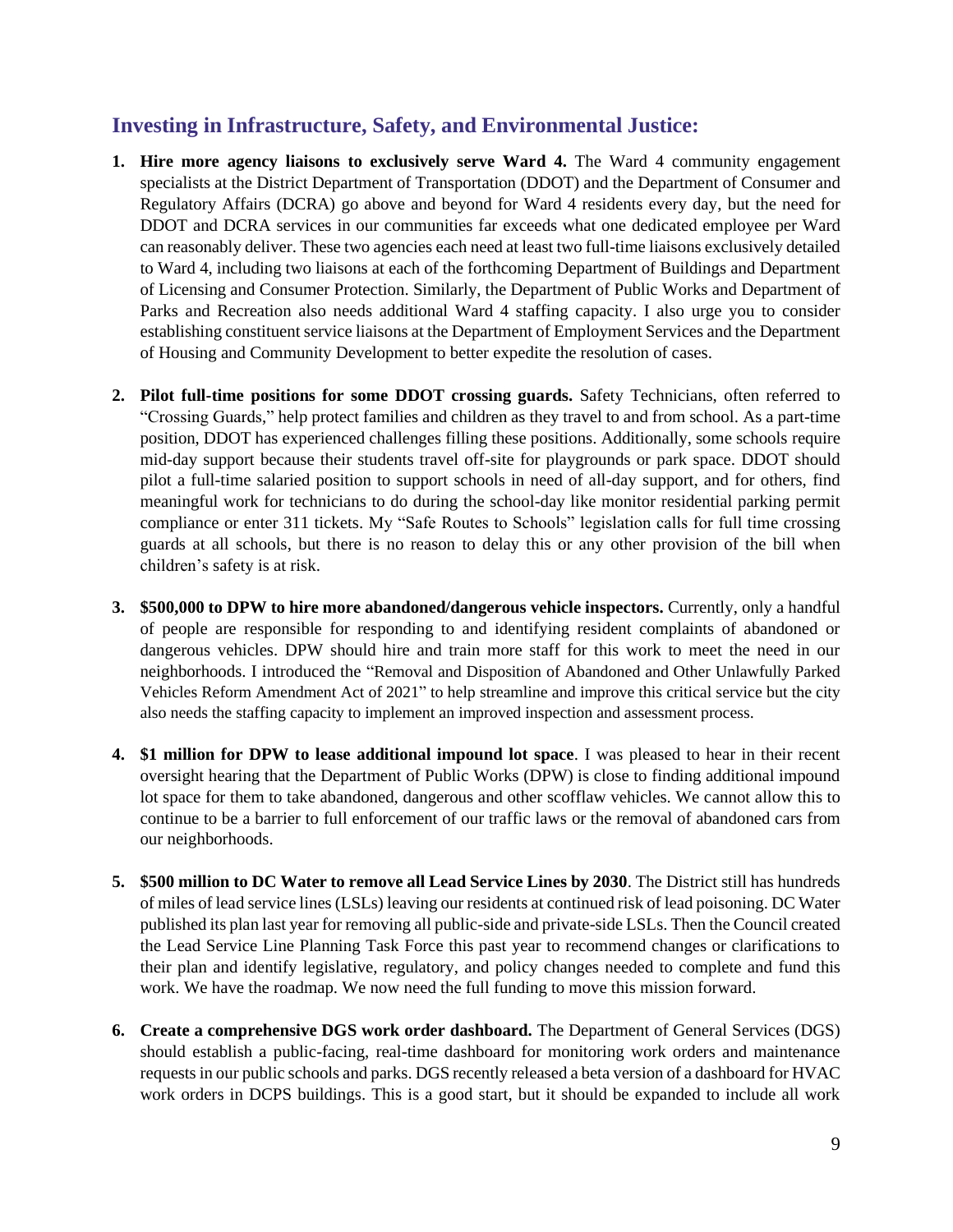orders in DCPS buildings as well as DPR sites and be connected to the real-time SalesForce system, rather than updated and maintained separately. Without this dashboard, members of the public (and Council) are in the dark as to when and whether DGS is working to address lingering issues like broken HVAC systems, leaky roofs, and overflowing litter cans. Such a system will allow us to work with DGS and hold them accountable for keeping our public properties in good shape.

- **7. Increase the frequency of residential trash collection.** Throughout the pandemic, remote work has drastically increased the volume of residential trash, yet trash collection schedules have not changed to keep pace. Small trash bins, once-per-week collections, and COVID-driven schedule disruptions have led to too many disheveled and unsanitary alleyways. Though the pandemic exacerbated these conditions, trash collection and alleyway maintenance were challenges for many residents prior to 2020. Permanent changes must be implemented to keep all residential neighborhoods clean and safe. DPW's budget should be increased or adjusted to provide additional trash and recycling bins to residents, to upgrade the sizes of these bins, and to increase the frequency of collections. Increasing spending on trash maintenance will reduce spending on ad-hoc 311 requests for alleyway cleanings.
- **8. Hire more SWEEP inspectors through Building Blocks**. Our neighborhoods are overflowing with trash and litter from two years of people working from home with inadequate collection services. DPW should help connect people to salaried positions to help clean up our streets, maintain clear alleys and parks, and keep our city clean for everyone.
- **9. Create an additional DSLBD Clean Team for Georgia Avenue**. Our Clean Teams provide essential sanitation and landscape maintenance work along our commercial corridors. Georgia Avenue in Ward 4 is serviced by two Clean Teams – the Upper Georgia Avenue Clean Team and the Brightwood/Petworth Clean Team. I ask that we increase the funding for each team or establish a third team so that they can better handle the workload associated with such a long and vibrant corridor.
- **10. Add recurring personnel funds to DPR to make the Roosevelt High School pool permanently open to the public.** The Council added funding in the Fiscal Year 2020 budget to construct an exterior door for the Roosevelt High School pool. Last year, the Council added \$450,000 to DPR's operating budget to ensure that the pool could be fully staffed in the mornings and evenings and over the summer for public use. We should make this permanent by budgeting local recurring funds for this important recreational amenity.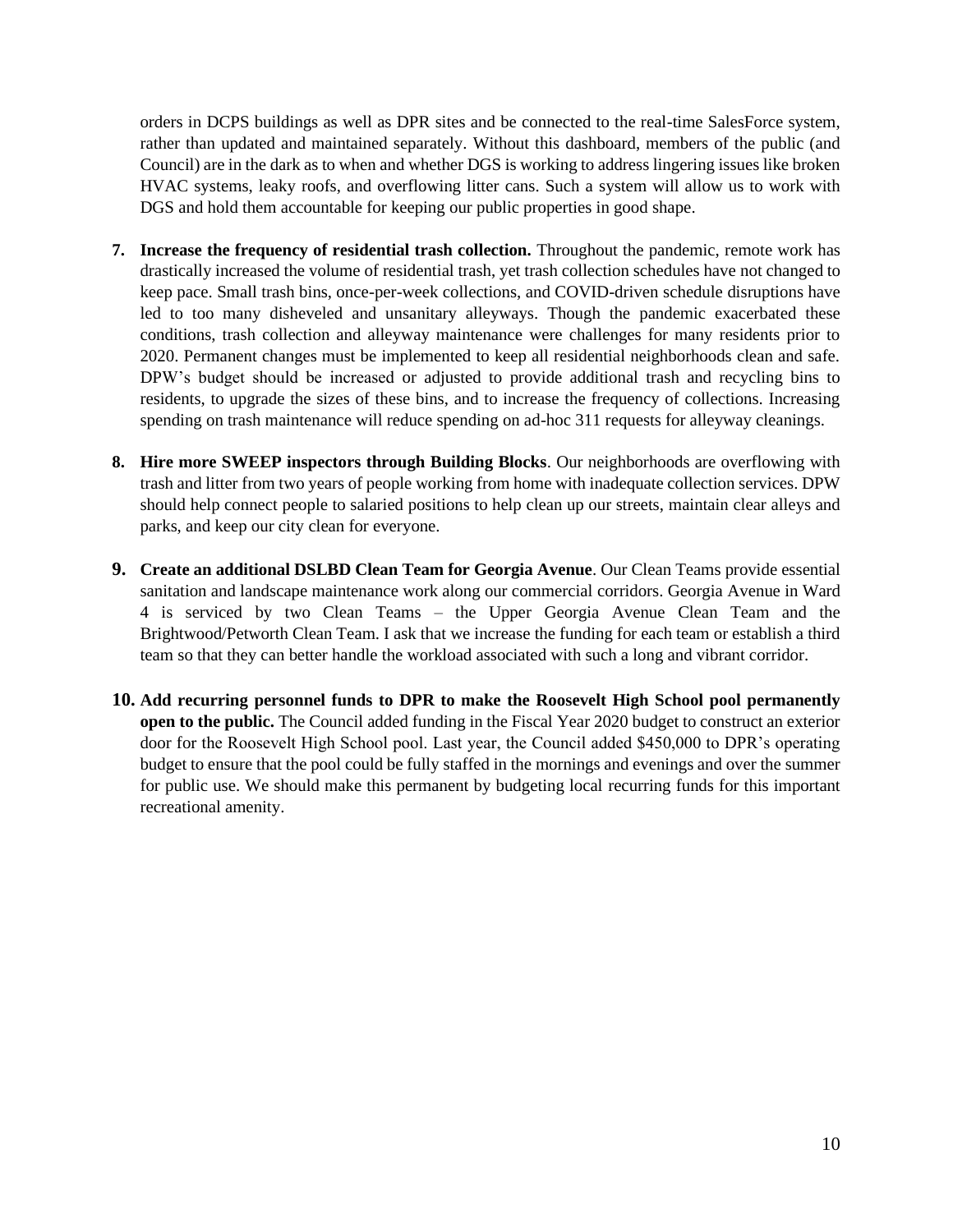# **FY23 CAPITAL IMPROVEMENT PLAN REQUESTS**

### **Ward 4 capital projects:**

- **1. \$5 million to DCPS for a modular swing space complex in Ward 4**. We are grateful that Truesdell, Whittier and LaSalle-Backus were accelerated in last year's budget and are coming up for full modernizations soon. However, the current plan for swing space for each school takes them out of their neighborhood for two years during construction – threatening their staff and student retention amidst an already difficult time. DCPS built a modular swing space complex for Coolidge HS during its modernization and could do so again near each of these three campuses. Further, it is inequitable that DCPS would ask these three Title I, predominately Black and Latinx schools to travel far away for school while they built modular swing space complexes near home for Eaton Elementary (Ward 3) and School Within School at Goding (Ward 6). Related, we must urgently address over-crowding at Roosevelt HS/STAY and Lafayette ES**.** The most recent Master Facilities Plan Supplement identified both Roosevelt and Lafayette as overcrowded, meaning they utilize >95% of their capacity. The Roosevelt campus is home to two schools: High School and STAY, and their combined projected enrollment for Schoolyear 2022-23 exceeds 130% of the building's capacity. Lafayette is similarly overcrowded. DCPS has not identified a viable solution to either building's dire situation and must take action, whether through expansions, re-locations or boundary changes.
- **2. Implement community requests for traffic safety measures for all outstanding Ward 4 Traffic Safety Investigation (TSI) requests.** I am grateful that Director Lott and DDOT have been working through their backlog of TSIs. It is also important that DDOT have adequate staff and resources to carefully evaluate each request, rather than feel pressure to get through as many requests as possible in a short period of time. TSIs are the public's best means of getting traffic calming or control measures added to their streets, many of which are well-known in their communities as dangerous. We should not wait for more crashes, injuries or deaths before acting to make our streets safe for everyone. Related, we must accelerate funding for Eastern Avenue, NE rehabilitation project**.** Planning for this project has been in the works for at least five years, and the design is set to be completed later this summer. Unfortunately, funding is not slotted in the Capital Improvements Plan until Fiscal Year 2027. We cannot wait another five years for this important safety improvement, which will include additional sidewalks, lighting, and new traffic signals at intersections that remain dangerous for local residents.
- **3. \$25 million to DCPL for an additional Brightwood/Manor Park Library.** We continue to hear from residents concerned about the DC Public Library (DCPL) system's plans to shutter the Shepherd Park Library and replace it with a library further south in Brightwood Park or Manor Park. While such a plan would address an identified service gap in these neighborhoods, it also would create a new one where the Juanita E. Thornton Library is now. DCPL should maintain a library in Shepherd Park by renovating the existing building and build a new DCPL site in Brightwood Park or Manor Park to help both neighborhoods.
- **4. Prioritize safety on Georgia Avenue NW with Bus Priority and Road Diets.** DDOT released its new Bus Priority Plan in December 2021 which ranked Georgia Avenue/7<sup>th</sup> Street NW as the 2<sup>nd</sup> most in-need corridor for improvements of bus service. Preliminary plans are in place to extend bus priority service up through Ward 1, but the FY23 budget should begin the process of extending this north to Eastern Avenue. Further, Georgia Avenue deserves comprehensive analysis through a streetscape road diet study. This analysis can help identify how to reduce vehicle speed while not unnecessarily diverting traffic onto neighborhood streets. Georgia Avenue is a known, dangerous corridor in need of improvement, and we cannot wait for another tragic crash to occur before we take action to slow down drivers and prioritize public transit.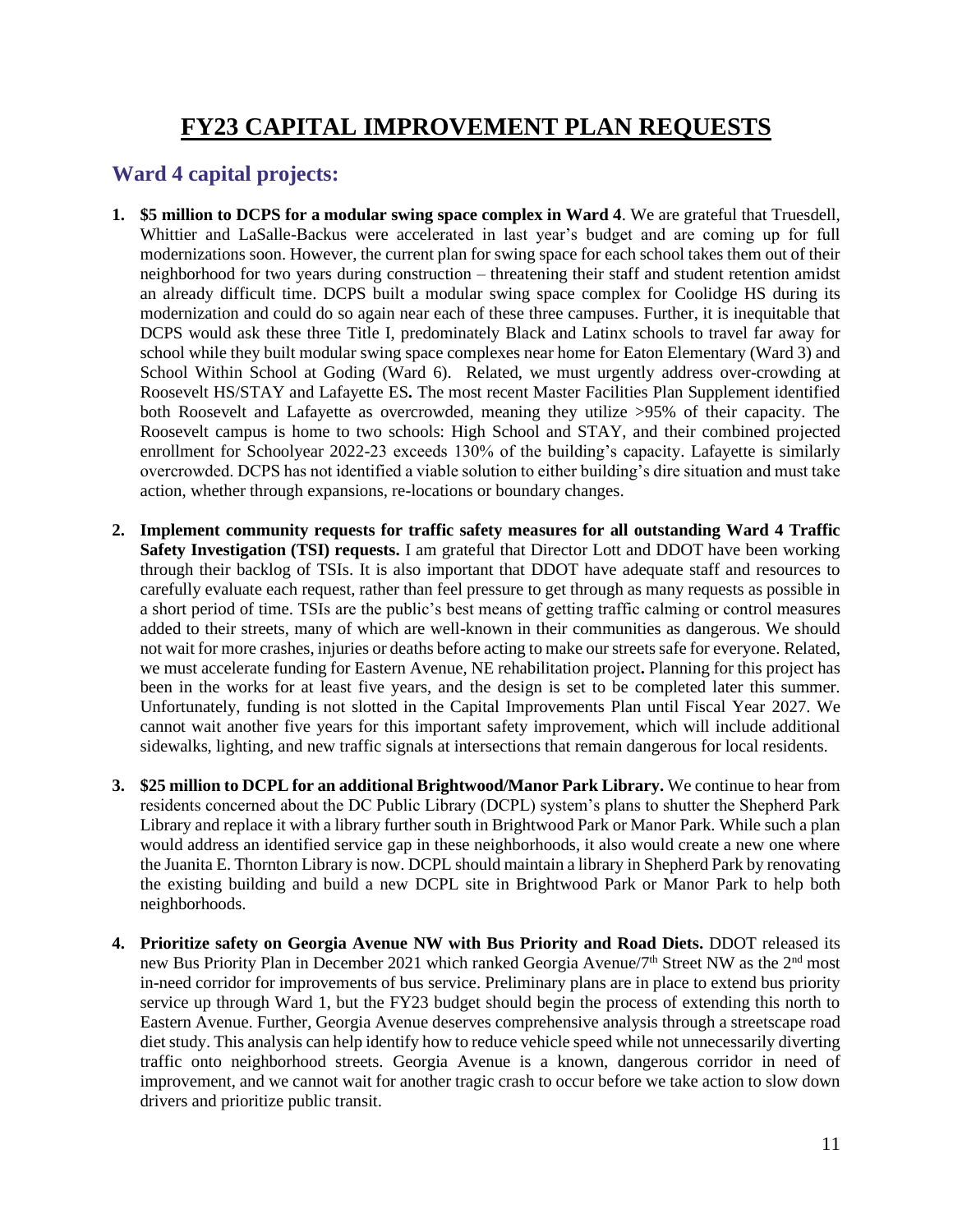- **5. Invest in Quality DPR parks, recreation centers and programming.** Several Ward 4 recreational spaces need small capital projects to ensure their spaces, both indoors and outdoors, reflect the value we hold in our children and seniors maintaining healthy, active lifestyles. Additionally, several Ward 4 DPR facilities lack updated equipment or fully functioning WiFi Internet, which impacts the quality of programming they're able to offer. There are several Ward 4 facilities in need of refurbishment, repairs, and equipment refreshes:
	- **Emery Community Center:** Persistent HVAC and other maintenance issues and insufficient equipment for programming.
	- **Ft. Stevens Recreation Center:** Persistent HVAC issues and other maintenance issues and insufficient equipment for programming.
	- **Lamond Recreation Center:** Field maintenance issues and equipment.
	- **Petworth Recreation Center:** Inadequate equipment for programming, like yoga mats or chairs and tables to support neighborhood activities. Ensure programming budget is restored to pre-pandemic levels as well. Fix the kitchen including the microwave and install monitors on the security cameras so staff indoors can keep an eye on the full outdoor facility and maintain safety for all users. Fix the locks on the exterior doors to the restroom.
	- **Raymond Recreation Center:** Ensure newly renovated facility gets the equipment and staffing to maintain full programming.
	- **Riggs-LaSalle Recreation Center:** Persistent HVAC issues. Fix the leaky roof; Restore lighting to the parking lot; Repair the locks on the exterior-facing bathroom doors; Touch-up the paint in the interior; Replace the windows in the multipurpose room; Improve the WiFi connection throughout the facility; Replace the field with a more eco-friendly and safe surface and, if space allows, add a walking track.
	- **Shepherd Park Recreation Center:** Field maintenance has been inconsistent and trash/recycling bins are not collected on a regular schedule.
	- **Takoma Recreation Center:** Ensure newly renovated aquatic center gets equipment to maximize programming opportunities.
	- **Upshur Recreation Center:** Repair and improve the basketball court.

## **Citywide capital priorities:**

- **1. Fund the Safe Routes to School Expansion Regulation Amendment Act of 2022**. This bill, which I introduced along with all 12 of my colleagues, would require DDOT to install several proven safety improvements around our public schools (DCPS and charter) to proactively keep our children safer. We continue to see crashes, including just recently in Ward 4 in front of Truesdell ES, that could be prevented by DDOT taking a quicker approach that prioritizes our school zones and the quarter-mile walk sheds of each school. DDOT should start this work right away and focus first on the schools lacking basic school zone signage.
- **2. Install smart public litter cans and recycling cans in all 8 Wards.** Every day my office hears about overflowing litter cans on our public streets – a problem that has only gotten worse amidst the pandemic. DPW should work to install more litter cans and public recycling cans and ensure that these cans are equipped with "smart" sensors so DGS and DPW can monitor their status remotely. Just like our recent streetlights contract with DDOT, we should utilize technology to make sure our streets remain clean of litter without the need for a 311 request or call to a Council office. Persistently overflowing litter cans lead to rat infestations that threaten public health. We should also revise our